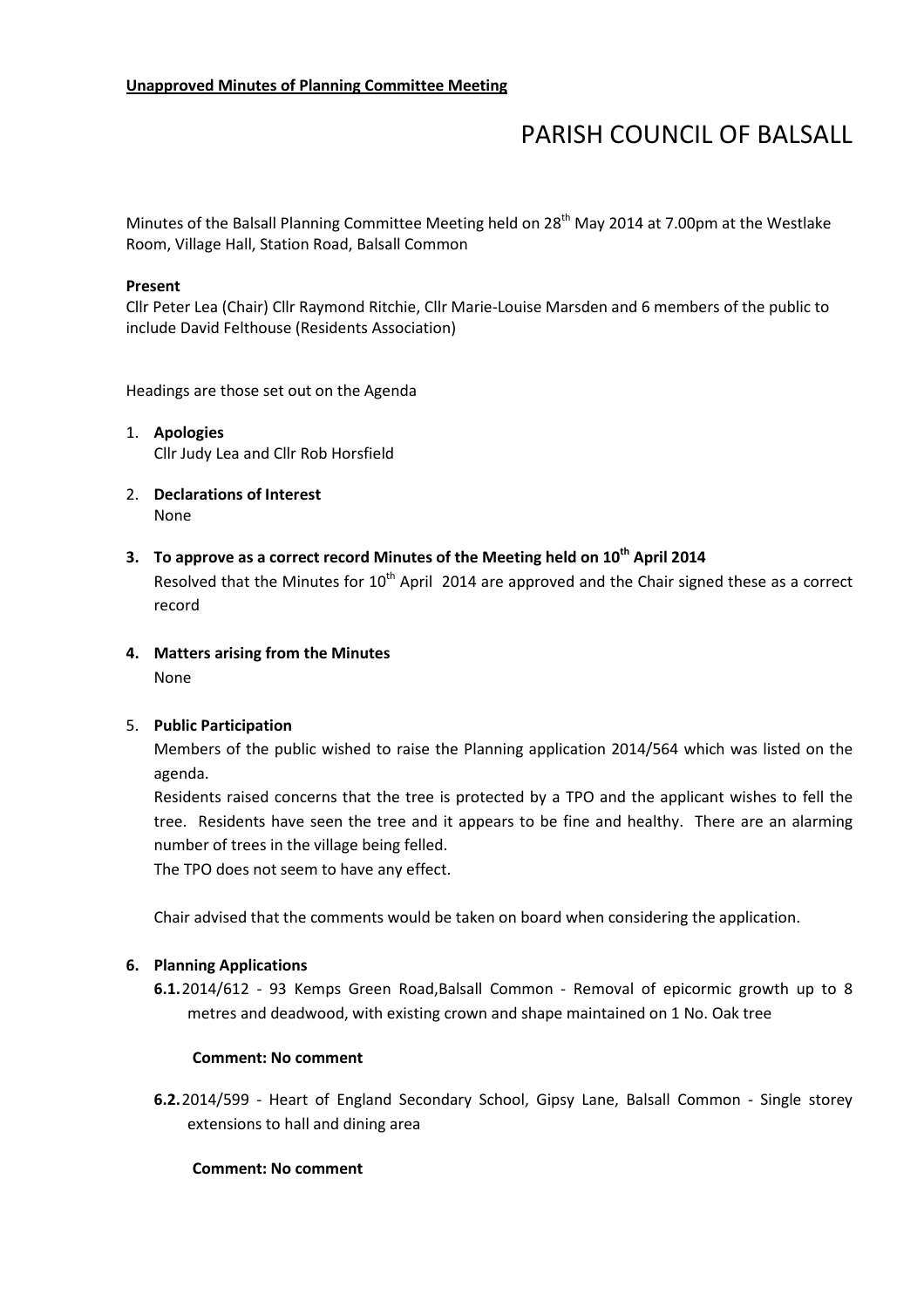6.3.2014/564 - 22 Alder Lane, Balsall Common - Fell 1 No. Horse Chestnut tree

Comment: The Parish Council is concerned that the tree is protected by a Tree Preservation Order. It should not be felled as of course. The Parish Council requests that the Tree Officer investigates fully the condition of the tree and all steps are taken to preserve the tree

6.4.2014/610 - Lea Francis House, Station Road, Balsall Common - Change of use of first and second floor offices to 16 No. residential units, construction of 3 No. residential units to ground floor under croft parking area, construction of 3 No. residential dwellings to car park with associated access, landscaping and parking

Comment: The Parish Council is concerned over the provision of parking and whether it is adequate. The area is already congested and additional units will add to the parking problem.

6.5.2014/666 - Land to rear of 235-239 Kenilworth Road, Balsall Common - Erect 2 No. Four bedroom detached dwellings, access and associated works

Comment: The Parish Council is concerned over any trees that may be subject to damage and removal. The Parish Council also supports any comments made by neighbours

6.6.2014/747 - 3 Wooton Green Lane, Balsall Common - Erect a detached double garage

## Comment: No comment

6.7.2014/806 - 36 Balsall Street East, Balsall Common - Single and two storey extensions to rear to form kitchen, family room, utility, bedroom and en-suite, new porch and canopy roof to front and pitched roof to garage

## Comment: No comment

6.8.2014/781 - 2 Chattaway Drive, Balsall Common - Two storey side extension

## Comment: No comment

6.9.2014/862 - Oak View, Green Lane, Balsall Common - Retrospective application for the erection of 1.8m high brick wall and wooden gates

## Comment: No comment

6.10. 2014/797 - Chesterton Farm, Table Oak Lane, Kenilworth - Retrospective consent for conversion of an agricultural barn for offices

# Comment: No comment

7. Correspondence

None